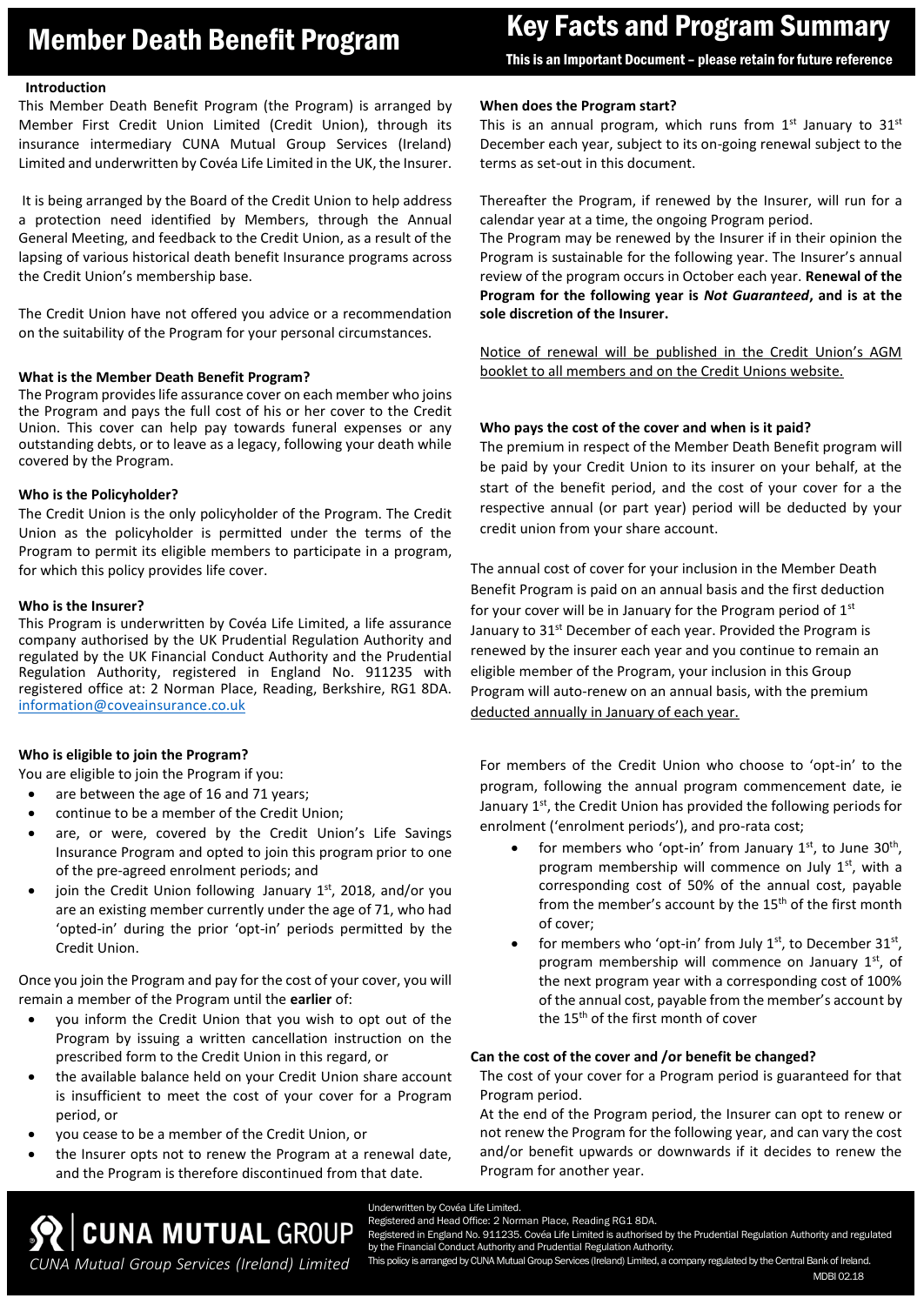Any proposed amendments to the Program at a renewal date, to apply for the following year, will be communicated in advance to members of the Program.

# **What happens if you want to leave the Program?**

*Your participation in the Credit Union's Member Death Benefit Program auto-renews on an annual basis, if the Program is renewed by the Insurer. However, you can stop paying for this cover and leave the Program at any time, by providing a written cancellation instruction to the Credit Union*. The Program does not have a cash or surrender value. In the event of cancellation of your membership of the Program, any payments for the cost of your Program cover taken by your credit union from your share account for a Program period will be refunded to your share account, less a pro rata charge for the time you were covered by the Program during that Program period.

# **What is the death benefit under the Program?**

The Program pays a fixed monetary benefit on the death of a Credit Union member who is a member of the Program at the date of death, and has paid the full cost of his or her cover to the Credit Union for the Program period in which the member's death occurs.

The fixed benefit in the initial Program period from  $1<sup>st</sup>$  January 2018 to 31<sup>st</sup> December 2018 is €2,000. The fixed benefit may be varied by the insurer at a subsequent renewal date; any proposed amendment to the Program benefit at a renewal date will be communicated in advance to members of the Program.

# **Who will receive the death benefit?**

Where the Insurer admits a death claim on the Program, the death benefit will be paid by the Insurer to the Credit Union, for payment into the deceased's Program member's Share Account.

# **Significant Features & Benefits**

- **guaranteed acceptance without medical** provided you are a member of the Credit Union, joined before your 71<sup>st</sup> birthday, are or were a member of the Credit Union's Life Savings Insurance scheme, opted to join the Program, are a resident in the permitted Geographical Area and subject to the medical terms and conditions that apply;
- **life cover** the fixed sum is payable on death of a member covered by the Program at the date of his or her death, where the cause of death is not excluded under the conditions stated below in 'Significant and Unusual Exclusions & Limitations'.

# **Significant and Unusual Exclusions & Limitations**

*CUNA Mutual Group Services (Ireland) Limited*

The life cover under the Program is **not** payable if you die, while a member of the Program, as a direct result of:

- Insurrection or any act of war, declared or undeclared, or service in the armed forces of any country, revolution, terrorism, usurped power or action taken by the governmental authority in hindering or defending against any of these;
- Nuclear reaction, radiation or radioactive contamination;
- An illness or injury that occurs within the first 6 months of your cover, where you received medical advice, consultation or treatment for that illness or injury within the 6 month period prior to your commencement of cover;

# Member Death Benefit Program Key Facts and Program Summary

# This is an Important Document – please retain for future reference

- Suicide within 12 months of the commencement date of cover, whether the person who has died is sane or insane;
- The illegal use of drugs and/or alcohol or the abuse of legal drugs or drugs prescribed by a medical doctor;
- Where death has occurred in the commissioning of any criminal activity; or
- Flying in an aircraft except as a passenger or crew member of a commercial airline licensed as a common carrier.

# **No life insurance benefit is payable if**

- You misstated your age to the Credit Union and your correct age at the time you joined the Credit Union exceeded 71; or
- You die outside the Geographic Area (Western Europe, USA, Canada, Australia and New Zealand) unless on holiday with documented arrangements to return within 31 days.
- If you stop for any reason refunding the Credit Union for the cost of your cover and your cover ceases.

Inflation may, over time, reduce the effective value of the €2,000 life assurance cover.

# **Meeting the cost of this Program**

You should ensure that you maintain a sufficient balance of available funds in your Credit Union share account in order to meet the cost of your cover under the Member Death Benefit Program.

The annual cost of the Program thereafter, if renewed by the insurer, will be notified to all members in the Program by the Credit Union at the time of the Annual General Meeting, through the AGM notice, and will be deducted from your share account in January of each recurring year.

# **Law applicable to the policy**

The law of England and Wales will apply to this Program.

Underwritten by Covéa Life Limited.

Registered and Head Office: 2 Norman Place, Reading RG1 8DA.

**CUNA MUTUAL GROUP** stered in England No. 911235. Covéa Life Limited is authorised by the Prudential Regulation Authority and regulated by the Financial Conduct Authority and Prudential Regulation Authority.

This policy is arranged by CUNA Mutual Group Services (Ireland) Limited, a company regulated by the Central Bank of Ireland. MDBI 02.18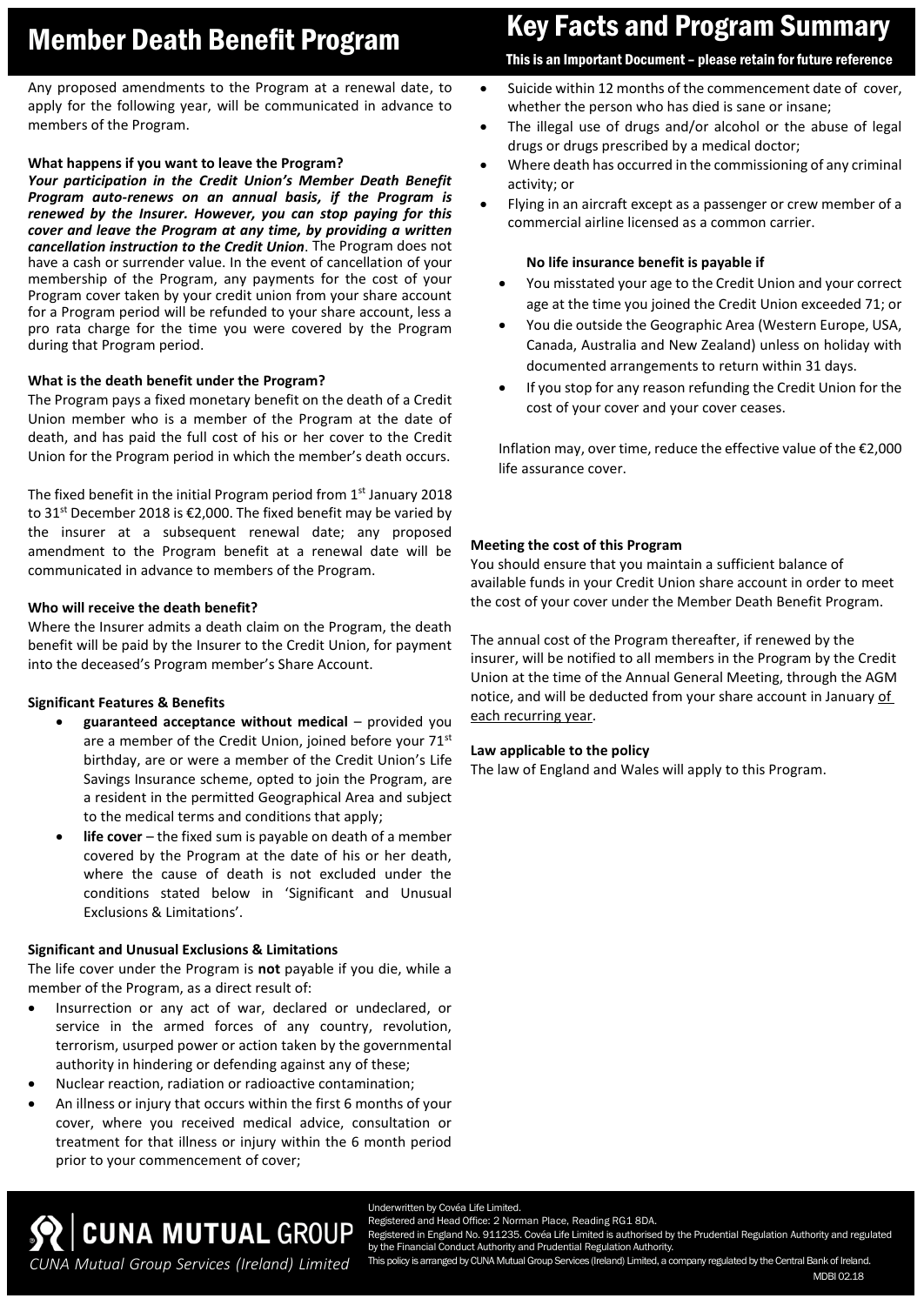# Member Death Benefit Program Key Facts and Program Summary

## This is an Important Document – please retain for future reference

## **How to make a Complaint**

It is objective of Cuna Mutual Group Services (Ireland) Ltd and Covéa Life Limited at all times to provide you with first class service but there may be times when you feel that this has not been achieved.

# *You can make a complaint by:*

 Phoning the Cuna Mutual Member Death Benefit Administration Team on 1850 858515; or

 Writing to the Insurer at Head of Client Services Covéa Life Limited, 50 Kings Hill Avenue, Kings Hill, West Malling, Kent, ME19 4JX, United Kingdom, or

E-mailing the Insurer at [information@coveainsurance.co.uk](mailto:information@coveainsurance.co.uk)

If you are not satisfied with how Cuna Mutual Group Services (Ireland) Ltd has handled your complaint made to them, you can refer your complaint to:

Financial Services and Pensions Ombudsman's Bureau, Lincoln House, Lincoln Place,

Dublin 2.

If you are not satisfied with how Covéa Life Limited has handled your complaint made to them, then you should contact the The Financial Ombudsman Service, Exchange Tower, London, E14 9SR United Kingdom **Phone:** 0300 123 9123 from a mobile or 0800 023 4567 from a landline **Email:** complaint.info@financial-ombudsman.org.uk **Website:** www.financial-ombudsman.org.uk

If you complain, it will not affect your statutory rights.

# **The Financial Services Compensation Scheme (FSCS)**

Covéa Life Limited is covered by the UK FSCS. You may be entitled to compensation from the program if Covéa Life Limited cannot meet its obligations under the Program.

# **Making a Claim**

Your representative can make a claim by contacting the Credit Union. As this is a Group Program arranged as a policy issued to the Credit Union, all claims should be forwarded to the Credit Union.

A claim must be notified to the Credit Union as soon as possible after death, but no later than 2 years after death.

Your legal representatives or your beneficiaries will need to provide the Credit Union and the Insurer with the information required to support the claim. [Because this will include sensitive information it cannot be processed unless a consent form in the specified format is received.]

### **Data Protection**

For members who opt-in to the Death Benefit Program, the 'Data Controller' for the purposes of The Data Protection Acts is Member First Credit Union. Data is 'Processed' by CUNA Mutual Group Services Ireland Limited and Covéa Life Limited for the purposes of administering your participation in this program and the administration of a life claim, in the event of death. You have a right to request in writing to see your personal information which is held by Cuna Mutual Group Services (Ireland) Ltd and Covéa Life Limited. For more details write to: The Data Protection Co-ordinator, CUNA Mutual Group Services (Ireland) Limited, 38-40 Parliament Street, Dublin 2, and/or, the Data Protection Co-Ordinator at Covéa Life Limited, 50 Kings Hill Avenue, Kings Hill, West Malling, Kent, ME19 4JX.

Information you supply may be used for administration purposes by us and our agents. We may pass the information to regulatory organisations which will monitor whether we are keeping to regulatory rules or codes. Your information may also be used for research or for preventing crime. It may be transferred to any country (including countries outside the EU) for any of these purposes.

### **Preventing fraud**

We may make the information that you have provided at the time of applying for this Program available to other insurers for claims purposes. Insurers, lenders and their agents may also share information you have provided to them and may carry out checks against publicly available information as necessary. We will use information provided in support of a claim to assess whether you are eligible to claim. This information may be disclosed to third parties to assess the claim on our behalf.

If information provided turns out to be false, the information may be shared with fraud prevention agencies and databases and other insurance industry bodies in order to prevent fraud. We may also use this information for underwriting purposes that is to say for assessing the claims history of Covéa Life Limited policyholders generally and for setting the price of this insurance in the future.



Registered and Head Office: 2 Norman Place, Reading RG1 8DA. stered in England No. 911235. Covéa Life Limited is authorised by the Prudential Regulation Authority and regulated by the Financial Conduct Authority and Prudential Regulation Authority. This policy is arranged by CUNA Mutual Group Services (Ireland) Limited, a company regulated by the Central Bank of Ireland.

MDBI 02.18